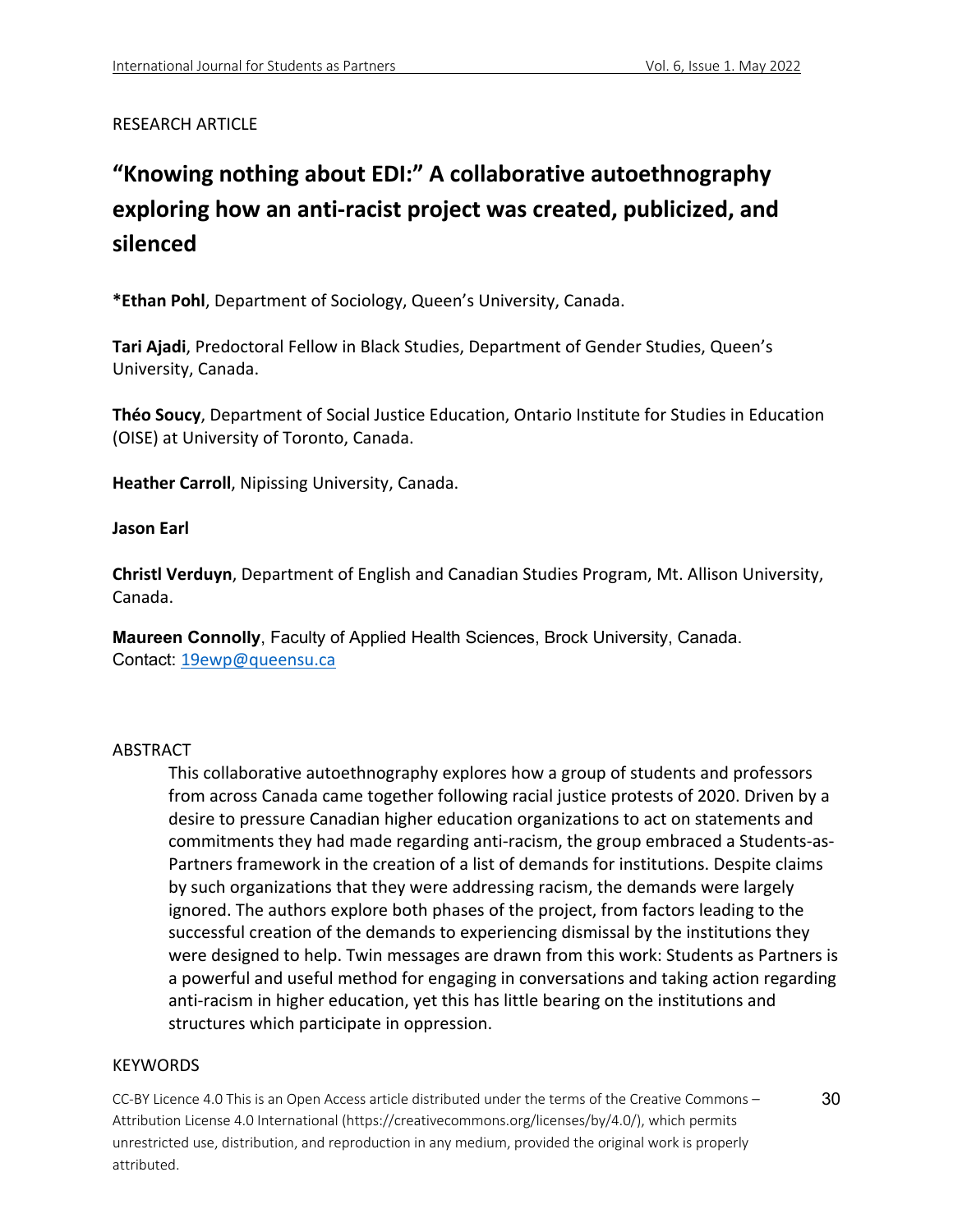organic partnership, equity, diversity, inclusion, EDI, Canadian higher education

In the summer of 2020, global attention was once again drawn to what people of color, Black activists, scholars, and civil rights leaders have been exposing for decades: racism underpins society with deadly consequences. The murder of George Floyd was just one of the many that people of color, especially Black men, have experienced at the hands of police in the past several years. While all have sparked controversy, the especially heinous nature of Floyd's death, and the fact that it was captured on camera, ignited a massive new wave of protests for racial justice. Recognizing the systemic nature of racism and how it is produced and reified throughout various contexts (Delgado & Stefancic, 2001), students and professors in Canada were motivated not only to challenge racism in government institutions, but in the systems of higher education where we work. Following an initial meeting in June of 2020, an ad hoc working group formed outside the traditional higher education structure. Composed of both students and professors across Canada, our aim is to take action to address racism perpetuated through higher education, most notably through the national academic organizations and collectives of which we are members. After several initial meetings, we decided upon a primary course of action—to deliver a list of demands to these organizations, outlining what we believed to be the minimum necessary changes to begin to address racism in higher education. The following paper is an autoethnographic examination of both the process employed in the creation of our demands and the presentation of the demands to relevant stakeholders. Through this work, we emphasize how our Students-as-Partners approach allowed participants to engage in challenging conversations and produce a consensus list of anti-racist demands in opposition to traditional university equity, diversity, and inclusion (EDI) work. However, we also note how our approach can limit compulsory power, especially in the face of institutions that are unwilling to change.

#### LITERATURE REVIEW: AUTOETHNOGRAPHY

Autoethnographic research is usually written in the first person, making the author(s) the subject of research, and is presented as a story with narration, characterization, and a plot line (Ellis, 2004). The story serves to disclose the personal and highlight bodily, cognitive, emotional, and spiritual experiences. Ellis notes four goals of this type of research: evoking emotional experience in readers, giving voice to stories traditionally left out of social scientific inquiry, producing writing of high literary and artistic quality, and improving readers', participants', and authors' lives. Self-reflection and analysis distinguish autoethnography from other self-narratives such as autobiography, memoirs, and personal essays.

Pohl, E., Ajadi, T., Soucy, T., Carroll, H., Earl, J., Verduyn, C., & Connolly, M. (2022). "Knowing nothing about EDI:" A collaborative autoethnography exploring how an anti-racist project was created, publicized, and silenced. *International Journal for Students as Partners, 6(1)*. https://doi.org/10.15173/ijsap.v6i1.4882 31 Autoethnography as a research method seeks to bridge a gap between cultural understanding and personal lived experience. There exists a transparency in autoethnography and, as such, it allows researchers to cultivate an environment of mutual learning while emphasizing the interconnectedness of the human experience (Boylorn & Orbe, 2014). Couser (1997, 2017) proposes that life writing produced by marginalized groups offers a more incisive perspective on lives that are typically underrepresented; that is, life writing and autoethnography allow controlled access to lives and experiences that previously have been described by narrators other than the experiencers themselves. Indeed, such life writing is not only self-expression, but a "response, indeed a retort to the traditional misrepresentations seen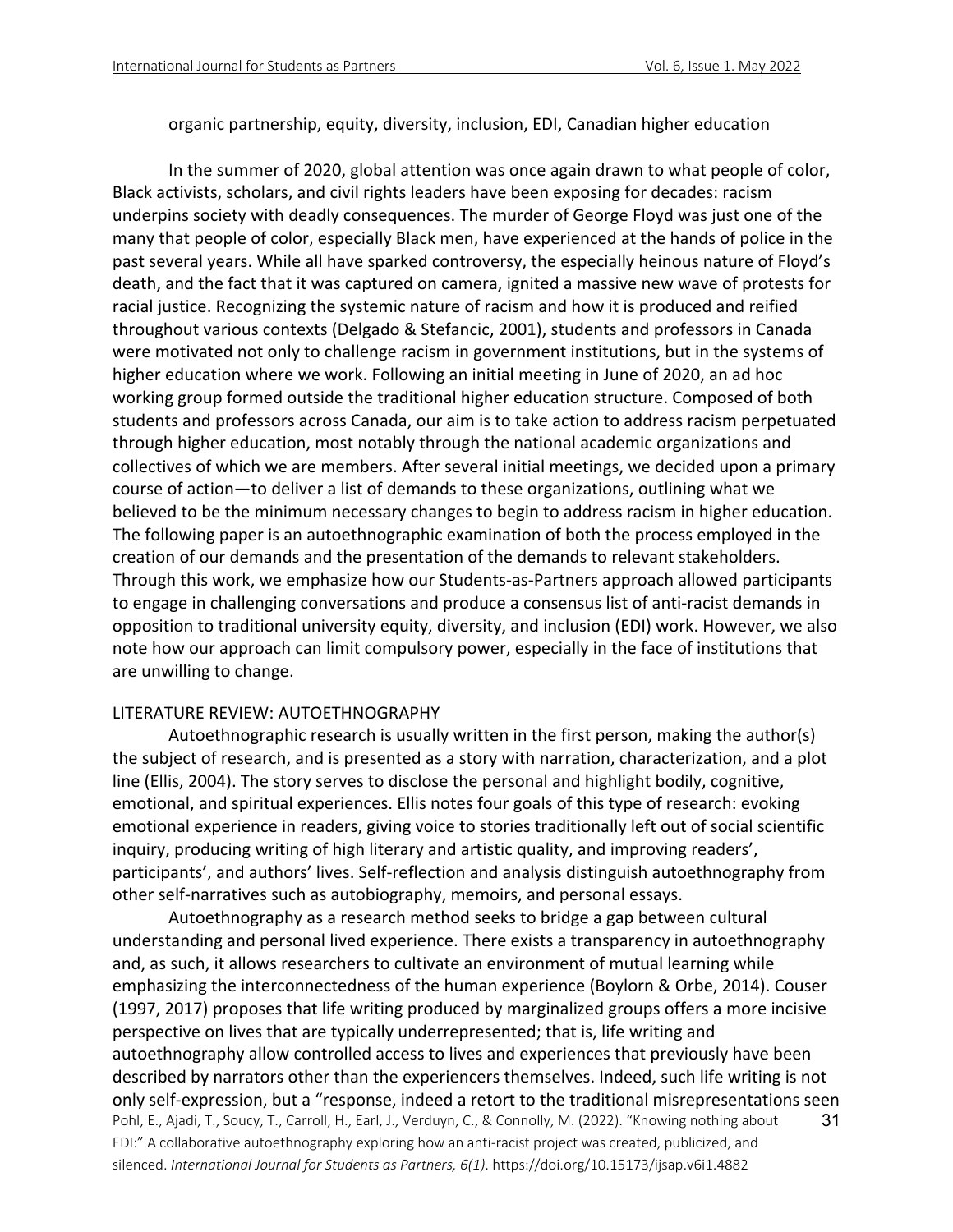in Western culture generally" (Couser, 2017, p. 452). Further, this retort is not designed for reader or audience comfort, according to Couser; indeed, explaining (justifying) oneself and one's life experiences in ways that are designed deliberately to minimize reader discomfort tends to defeat the purpose of writing from a marginalized position. In the following, readers will encounter multiple voices and styles throughout; this is intentional as we seek to make not only our experiences, but also our comprehension of and reflection upon them, a polyvocal process.

## LITERATURE REVIEW: RACISM AND EQUITY, DIVERSITY, AND INCLUSION (EDI) IN HIGHER EDUCATION

As noted above, the durability and horror of structural, institutional, and interpersonal racism against Black and Indigenous peoples in North America gained unparalleled global attention in the summer of 2020, including within institutions of higher education. This intensified focus on experiences of racism faced by Black, Indigenous, or persons of colour (BIPOC) students, faculty, and staff belies the reproduction and expansion of these inequities across Canadian higher education institutions (Mohamed & Beagan 2019). Henry et al. (2017) note in their study of racialization and Indigeneity in Canadian universities that racialized and Indigenous professors are significantly underrepresented and underpaid compared to their white counterparts, even when controlling for years of service and academic level. Cukier et al. (2021) report a similar trend in the leadership of Canadian universities, noting that as power concentrates within university hierarchies, the presence of racialized administrators significantly decreases.

The inequities faced by racialized faculty extend beyond issues of compensation and representation into workload, treatment, and evaluation. When reflecting on her experience as a Black faculty member, Daniel (2019) highlights that students perceive her scholarship as "racist" whenever she discusses issues relevant to Black peoples and communities—a tendency that Samuel and Wane (2005) describe as a "range of reactions from polite indifference, aloofness, disdain, and arrogance to open hostility" (p. 81). Racialized students also face significant inequities within Canadian higher education institutions. Hampton (2016) interviewed Black Canadian students at McGill University and found that they had to navigate a complex web of institutional and social barriers that some describe as a "sea of Whiteness" (p. 159).

Pohl, E., Ajadi, T., Soucy, T., Carroll, H., Earl, J., Verduyn, C., & Connolly, M. (2022). "Knowing nothing about EDI:" A collaborative autoethnography exploring how an anti-racist project was created, publicized, and silenced. *International Journal for Students as Partners, 6(1)*. https://doi.org/10.15173/ijsap.v6i1.4882 32 The processes of racialization that shape student and faculty experiences in Canadian higher education institutions have multiple sources. Abawi (2018) builds on previous studies of racialization in Canadian academe by isolating several factors that shape racial hierarchies, including the casualization of academic labour, the relationship between race and precarious roles, and the proliferation of diversity policies that perpetuate whiteness in academia. These policies, often levied in the form of expanding EDI initiatives, just as often mask institutional complicity in systems of domination and oppression through what Ahmed (2012) deems "performance culture" (p. 84). This culture is buttressed by a neoliberal orientation towards benchmarking, audits, and managerialism, and orients institutional action towards a veneer of diversity that, according to Hoffman and Mitchell (2016), diffuses responsibility for action by making diversity "everyone's business" (p. 285). These dynamics within Canadian higher education institutions warrant their interrogation as racialized organizations, which, according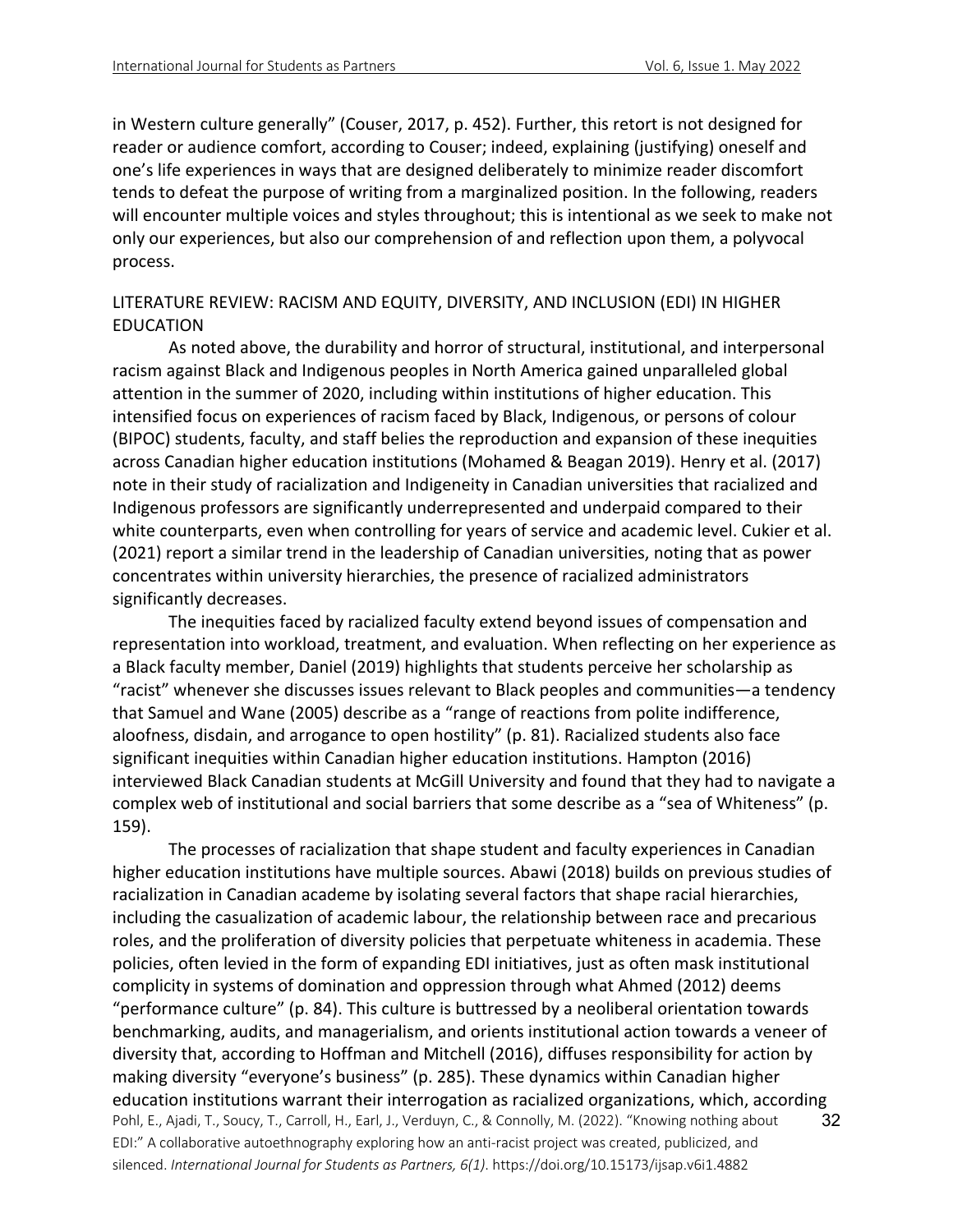to Ray (2019), reproduce schemas of sub- and super-ordination through entrenching ideas, cultural rules, and relations of power related to race. We intend to explore some of these concepts as they relate to the organizations to which we belong.

#### THEMATIC EXPLORATION: INITIAL PARTNERSHIP

The formation of our group, an opt-in group with no formal academic structure or consequences, allowed for what Bovill (2017) posits as three important foundations for partnership: high levels of equality, contribution, and participation from all involved. As our group began to work together and continued to work together for months after the demands were presented, each member was present because they were personally invested in the work. There was no institutional facilitation as is often present in partnership—the group was not encouraged or supported by an academic department or a post-secondary institution, nor did we receive any funding.

This organic nature of our partnership's formation can be credited for its success in producing the demands. Typically, a "common challenge to partnership is that students and instructors do not often organically come together to collaborate on post-secondary teaching and learning projects" (Foran et al., 2020, p. 29). In the group, which comprised more students than professors, the students did not classify themselves as "student partners" nor did the professors identify as "supervisors." Personal commitment to recognizing knowledges, skills, and experiences other than one's own was what interested the individuals in the group. With this, we entered into partnership without explicitly naming it as such. The ad hoc nature of the group, as well as its lack of formal naming or inclusion within an institution, aligns with Guitman, Acai, and Mercer-Mapstone's (2020) manifesto on unlearning hierarchy and embracing relational diversity, where partnership

explicitly focus[es] on the equitable relationship rather than on labeling the groups partaking in it. Partnership need not only be between students and staff . . . students can also partner with other students to make their voices heard. (p. 62)

The lack of formal labels, along with the organic nature of our group's formation, makes this partnership unique and contributed to the strength of the demands. Beyond the initial structure of our group, we identify two themes present in our reflections that contributed to the strength of our process: coalescing over a shared commitment and successfully navigating identity.

#### **Coalescing over shared commitment and plan of action**

Members of this group came together following their concern about an organization making a public statement denouncing the murder of George Floyd with implicit action items suggested for the organization's members. Following Ahmed (2006), a higher education organization making such a statement begs the question: how does the organization benefit from such speech? Further, what internal anti-racism work would be done to carry out the statement? Jason reflects: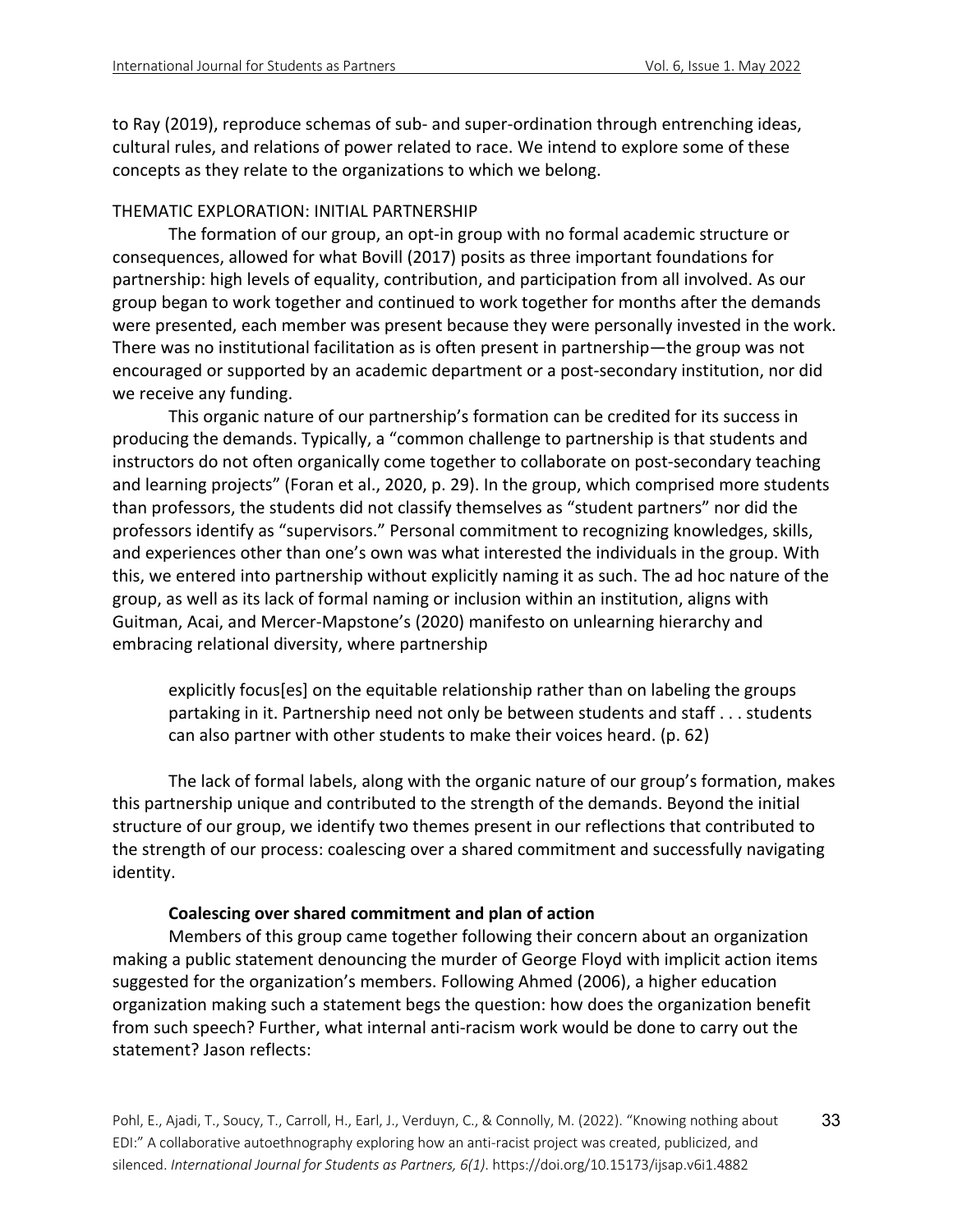Following George Floyd's murder, many institutions made statements denouncing individual acts of anti-Black racism and police brutality. Some institutions made more critical statements naming anti-Black racism as systemic, requiring systemic change. The organization subject to this paper made one which called for members to challenge racism, to learn about its ongoing history, and work towards eliminating it in our communities and institutions. Selected resources were shared to support this in members' teaching and learning. This statement sparked concern amongst a group of members, myself included.

## And, Tari reflects:

I found that I was unable to contain my anger at the wanton nature with which higher education organizations, who for years denigrated and ignored Black folks, began to issue statements expressing what I perceived to be a fake form of solidarity. Therefore, . . . when someone asked whether the [organization's sub-group] ought to issue a statement, I chimed in asking for more concrete and more meaningful action to be taken.

Christl explains that what drew her to the working group was the desire to go beyond statements and toward concrete action which would affect change within the Canadian higher education landscape:

The commitment to action, informed by anti-racist theory [and] expressed by those who indicated interest in a working group to discuss and act on how the educational organization of which we were part, needed to address ongoing anti-Black racism and white supremacy.

Relatively new to the organization, I was looking for just such a group of individuals [with whom I would be able] to do more than talk, to give back to community, and to take up to the best of my ability as a settler scholar the decolonial work and relationship-building that Indigenous scholarship and pedagogy called for.

Ahmed (2006) suggests that anti-racism statements become nonperformative when speech acts are not followed by respective actions to carry out rhetoric. Such statements are read as if they are being carried out, even when this is not the case. Ahmed notes that statements or policy texts are not finished as forms of action: they require being taken up and enacted, from text to action. Our ad hoc group found ourselves concerned with whether the spirit of the statement would be carried out. Jason reflects:

Critical questions emerged in our process: Who in our institution is qualified to be challenging and transforming systemic racism? If the entire membership is responsible for being part of systemic change, what opportunities are there for members to learn and act on this work within the institutional community? What institutional resources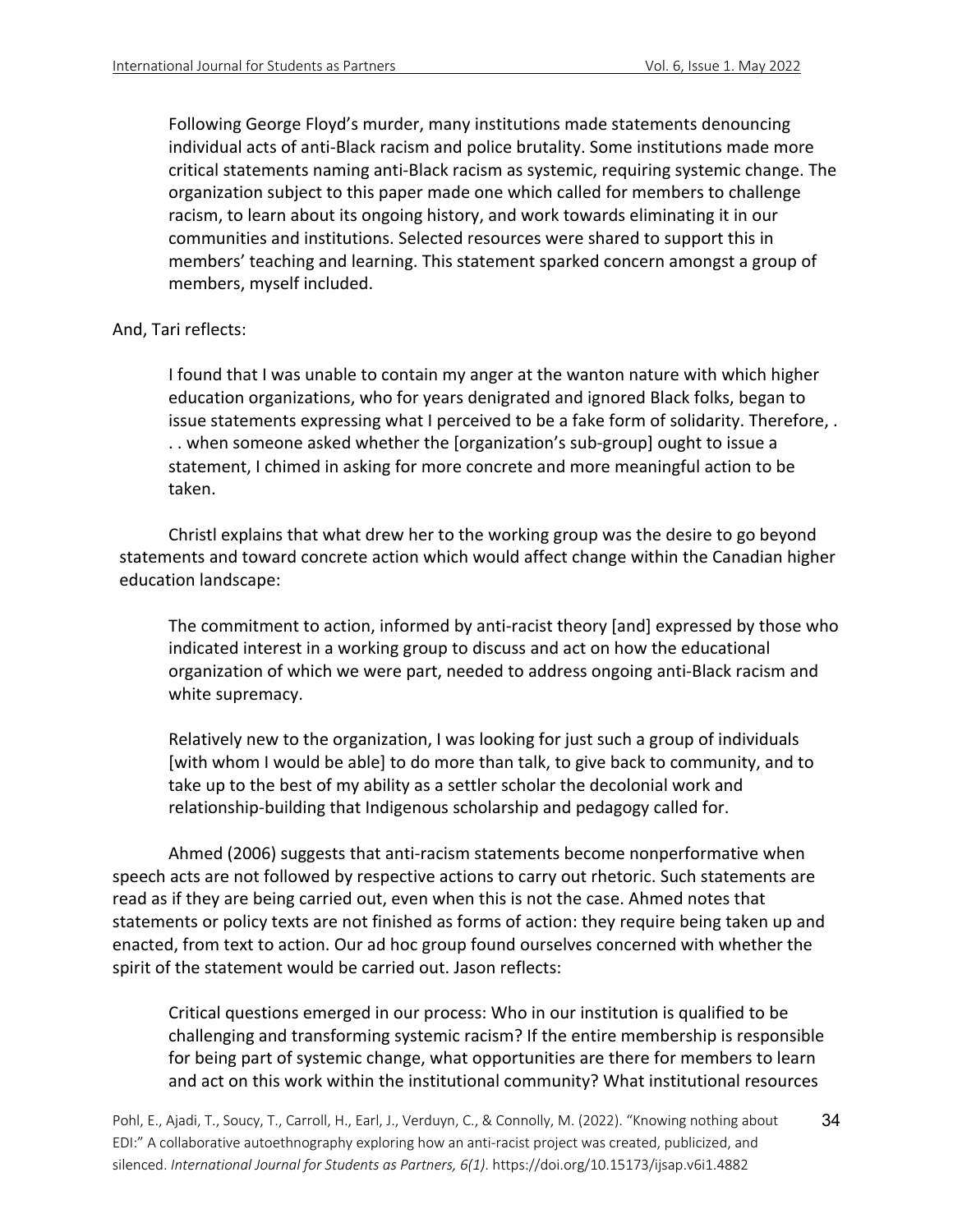are being invested to support this work? And who is going to bear the weight of the institution's statement, feeling pressure to lead and carry out the institution's stated commitments? There was grave concern for how this would impact racialized members.

As all of us in the ad hoc working group are members of the parent organization to which we submitted our demands, our sense of responsibility to act on the statement and be accountable to ongoing white supremacy and anti-Black racism within our organization propelled our collaboration and creation of demands for the organization to act on its statement. Once we recognized the authentic nature of each other's commitment, our group was able to begin the hard work of creating the demands. Ethan reflects: "After several meetings, I felt our group coalesced into a generative space where ideas were freely exchanged and we were able to easily build towards key action items." Théo reflects:

In fact, every meeting . . . furthered my desire to learn from [the team], grow with them, and develop a list of demands that felt genuinely in line with what I believe to be concrete steps towards a more equitable organization.

## **Navigating identities**

A further reason why our group succeeded in creating the initial list of demands was a successful navigation of identity. Discussions of racism are difficult topics, where racialized participants are often vulnerable to microaggressions, being silenced (or conversely—being asked to take on excessive labour), or being required to explain racism to white participants (Ahmed, 2012). Furthermore, non-racialized participants may experience unease over the appropriateness of their comments or the relevance of their experience, or become defensive if called out on problematic ideas by racialized participants.

While our navigation of identity was eventually successful, it was not without initial doubts and challenges. On the scale of race, Tari reflects that initially he was unsure of whether the group would place more responsibility and labour upon him as a result of his identity:

When our group formed in the wake of [the June 2020] meeting, I felt a bit conflicted. I am the only Black member of the group and was one of two people of colour who participated, and I didn't know if I would be perceived to bear more responsibility to articulate the damage done by white supremacy [or] colonialism on racialized community members and beyond than other group members. I was concerned that I would take on the role of being the "only one in the room."

White settler members of the group also indicated that navigating their identity in the beginning of the work was challenging. Ethan reflects:

35 When we first began our partnership, I was unsure of how best to contribute. I had little experience with anti-racist work, but was aware of common mistakes that "wellmeaning" white folks often made when they engaged in anti-racist action. I wanted to ensure that the marginalized voices in our group had their experiences and truths listened to and elevated. However, I also was cautious of placing responsibility on them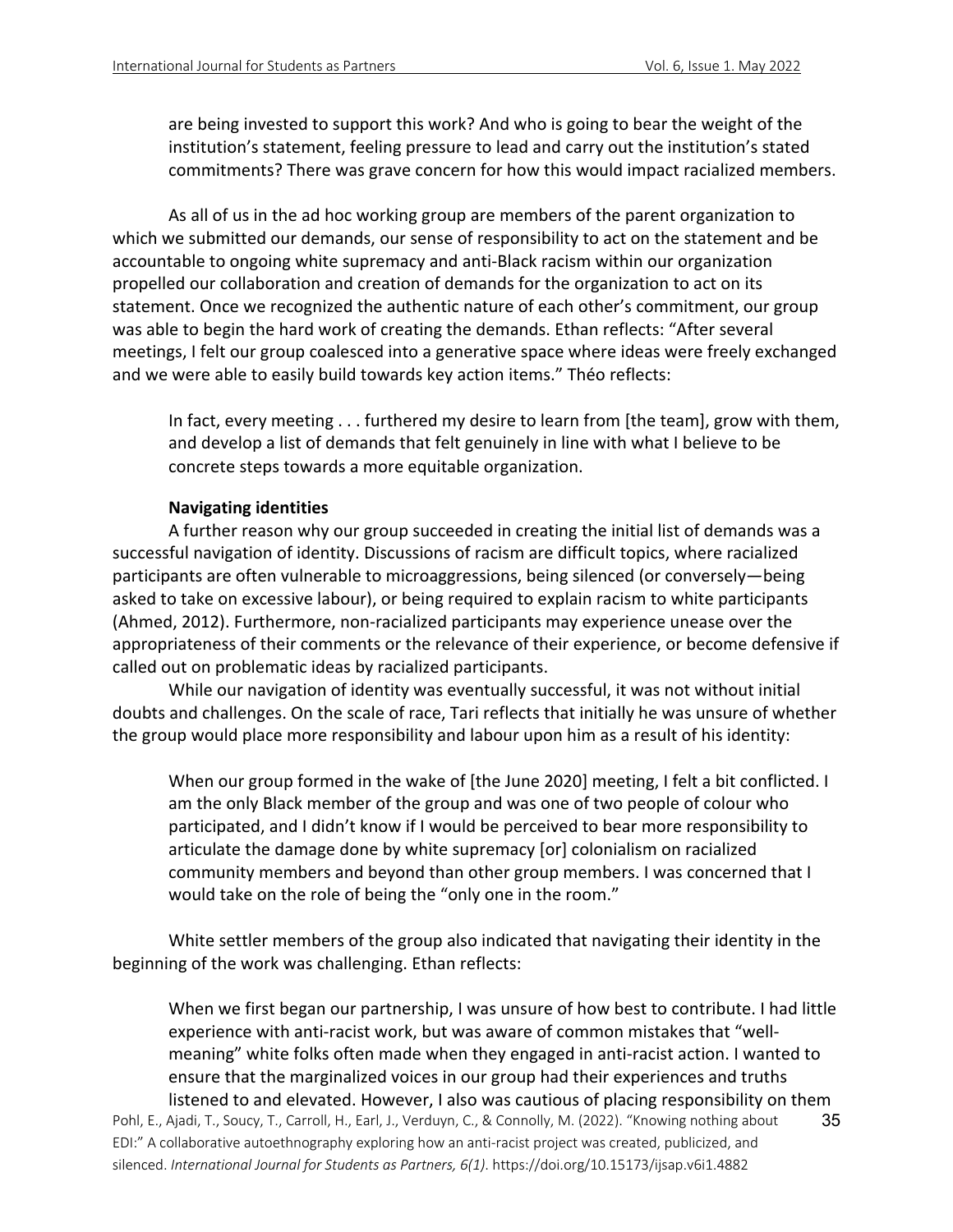to educate myself or others on racism . . . I initially found striking this balance to be difficult and as such did not contribute much.

Heather felt similarly, commenting that:

I intentionally did not share many thoughts at the beginning, as I did not want to take up too much space as someone with a lot of privilege, but as the group reduced in size, no one was a stranger to me, and I think that allowed (at least, myself) a sense of trust and vulnerability. I felt that I could participate fully.

Théo reflects that when another group member challenged white participants like them on their role, they were required to navigate and reconsider their place, given their identity:

One of the co-authors of this essay . . . sent an email to all who attended the first meeting, directly addressing those "well-meaning white settler fellows" among us. They pushed everyone to question their place within the group, and to what extent we were actually experienced and capable of committing to anti-racism work. At [this juncture] I very seriously considered my presence within the group. What do I bring to the group? Do I consider myself educated enough to contribute to the work? Truthfully I am still asking myself these questions.

Despite initial discomfort, group members reported that a successful navigation of identity followed, and that this aided in the creation of the demands and the broader work. Tari explains that his concerns about having excessive labour placed upon his shoulders did not materialize:

Importantly, however, I wasn't asked to take on [excessive] labour. For me, this was one of the few times that I've worked on a project in academia where those dynamics were genuinely absent. Instead, other group members were full-throated in articulating their opposition to surface-level engagements with anti-racist work. When we produced our demands, I felt pride at what we were able to accomplish together.

Not all navigations of identity were successful, nor should the group be viewed as an idealized space free of harmful ideas. Partway through the work, a racialized student member left, citing harm due to underlying whiteness and assumptions about her identity. Indeed, before her departure the group was made up of eight white members and two racialized members. This significantly affected group members, as Jason reflects:

A critical and emotionally embodied moment for our working group was when one of our racialized colleagues departed the team. For me, this was felt deeply. It was a reminder that no matter how well intentioned or critical the work is that you are doing, racism permeates all spaces and relationships. Our attention needed to turn towards the harm done and repairing relationships.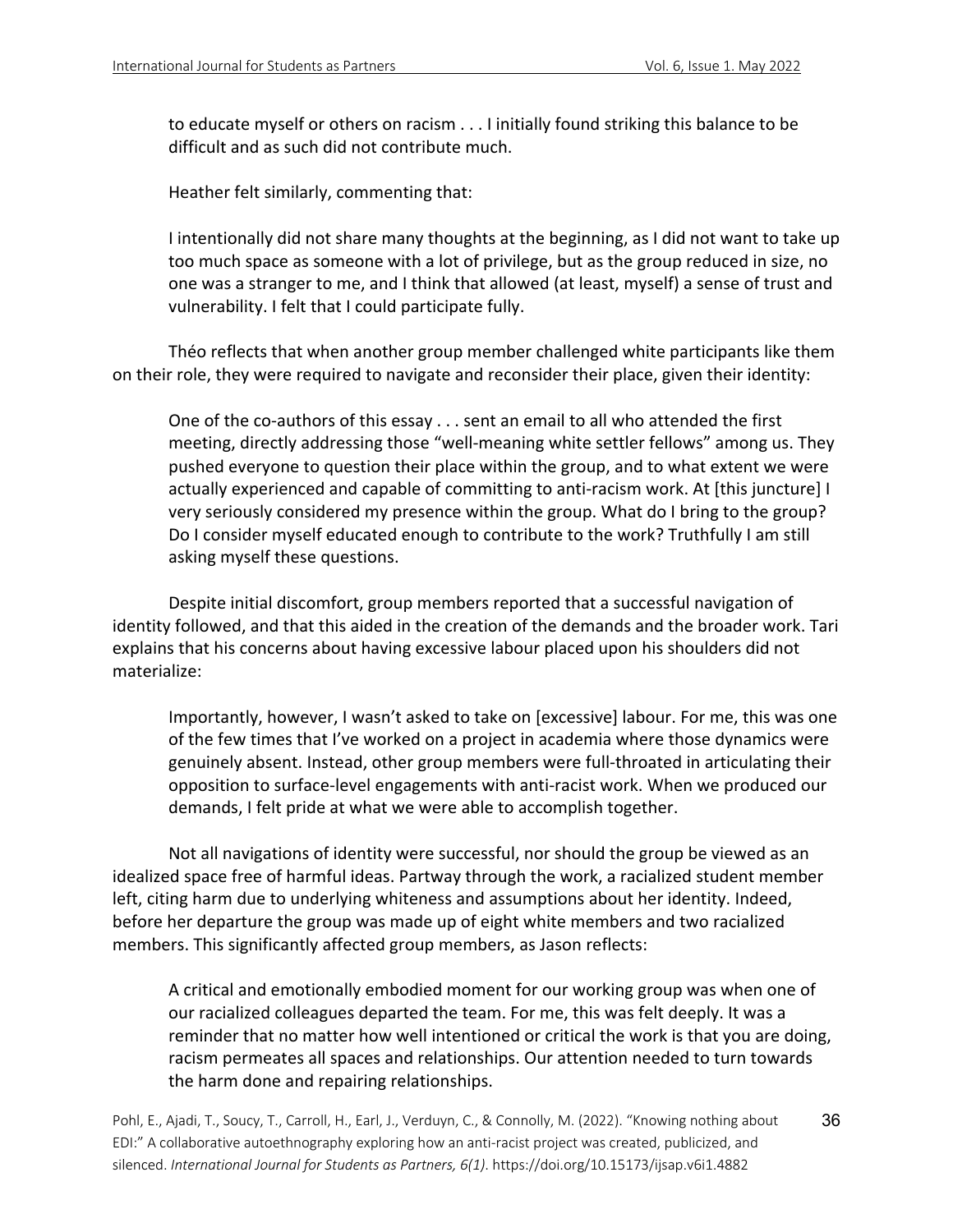Further reflecting on the departure of this student, Théo explains:

I was surprised, as I considered our group fairly educated and capable of respecting the minority voices among us. [But] we have not been without fault. Whiteness and the privilege it lends does not dissipate within the context of our committee.

Following a period of individual self-reflection and critique, we met again as a group, sharing our thoughts and returning to our work even more conscious and aware of voice and partnership dynamics and more committed to the creation of the demands and the broader work. This "turn to the harm," in which non-racialized members of the group shifted to yet greater opposition to surface-level engagements with anti-racist work, not only strengthened our partnership, but also reinforced our learning about the practice of student-faculty partnership.

In addition to issues of race, issues of power are also present when navigating identity. As previous research indicates (see Kehler et al., 2017; de Bie, 2020), there is an inherent power imbalance between students and professors—while Students-as-Partners work arguably decreases this power differential, it does not eliminate it. A successful navigation of studentprofessor power dynamics was also required for the group to operate well. Ethan explains that the dynamic within the group was unique:

There was little hierarchy, which was very freeing. In my past experience, studentprofessor groups are often characterized by students pressing for big change, with professors tempering expectations and reducing the scope, for better or worse. In this group, it was exciting to work with professors who not only fully agreed with the students' assessments of racism in higher education, but encouraged us to go further.

Heather reflects further that the oft-idealized, seldom-achieved equality of students and professors was much closer to a reality within this group:

The "partnership" element felt non-hierarchical. Even though it was a mix of students/recent grads and tenured faculty, I felt that we were on the same playing field. None of the "adults" ever made me feel young, stupid, novice, or inexperienced. It lacked the often present tokenization of students' voices. The presentation of students and faculty as equals is often an "ideal" in the partnership world, but I truly think we achieved it.

Successfully navigating various scales of identity, from race to student status, proved key to advancing creation of the demands. None of this identity formation and boundary-setting would have been possible if our efforts were subsumed into the confines of the organization that we were contesting. Instead, our connection would have been muted by the strictures of formalized meeting dynamics that would have left little room to engage with the thorny and uncomfortable dynamics of self-exploration that occurred in the context of our racial, gendered, and (dis)abled embodiments. Our partnership, in its non-hierarchical format, helped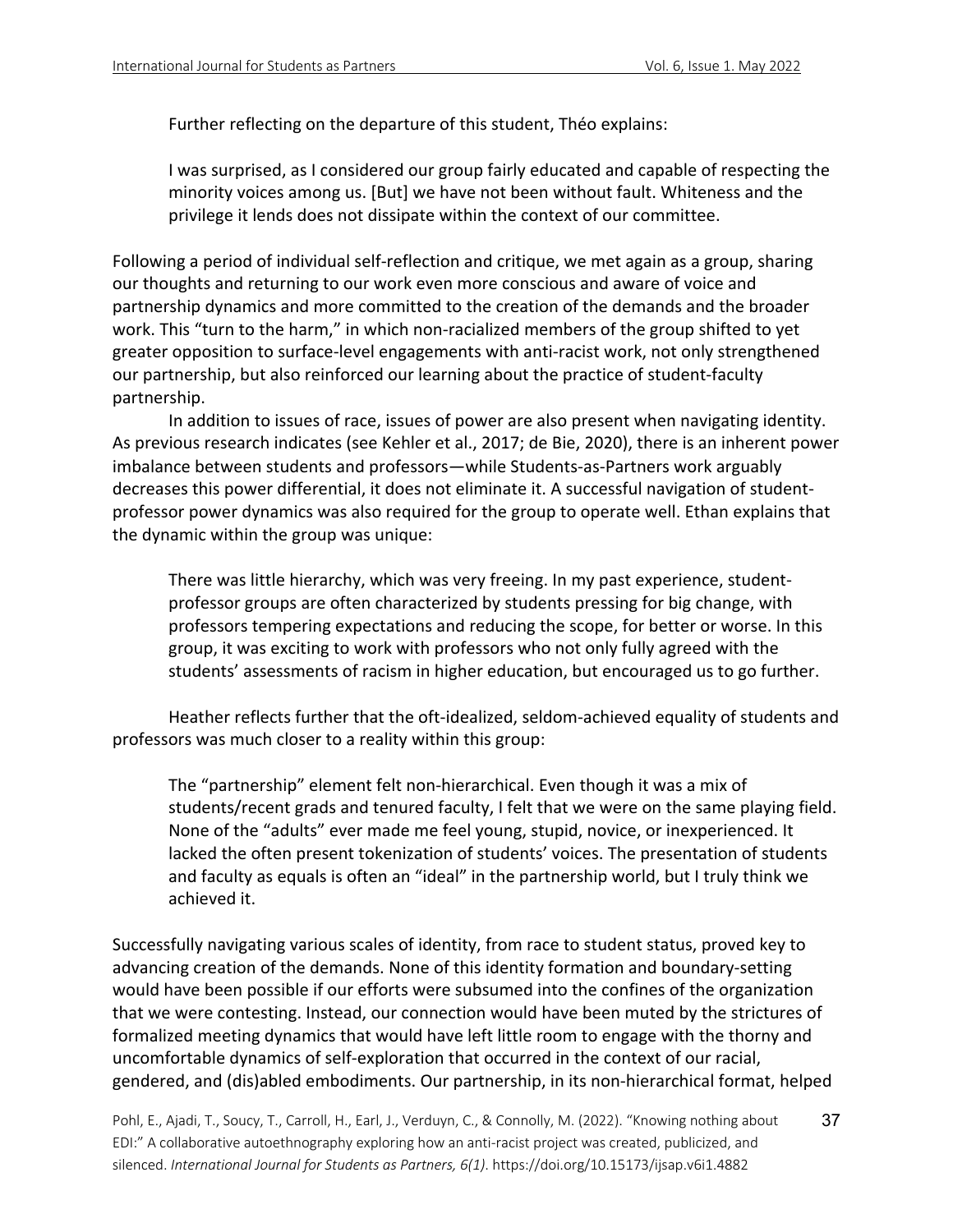to reveal that it is in fact the hegemonic nature of academe itself that produces partnerships with little ability to effect lasting and large-scale change. When we were able to engage as friends, neighbours, and peers navigating a brutal and unjust world, we were able to identify our differential relationships to power and to use those relationships to contest it in solidarity forging a socially just pathway in higher education by operating outside of it. Combined with our shared commitment and goals, identity allowed us to craft a list of demands that authentically addressed the issues we saw present in higher education.

# THEMATIC EXPLORATION: RESPONSE TO DEMANDS

Following the presentation of the demands to relevant stakeholders, there was minimal response. One sub-group of the organization issued a statement in support of our demands and began the process to address what issues it could. The sub-group, however, has little power compared to the organization as a whole. The response from the latter relayed existing plans to set up a taskforce with which it suggested the working group should connect. However, we recognized this as an attempt to subsume our work into the bureaucratic processes of the organization—exactly what we attempted to avoid by creating our group outside of the traditional structure. In reflecting on the response (or lack thereof) to our demands, two themes emerged. We saw the organization as not truly dedicated to anti-racism and instead focused on image management, and we felt the futility of seeking change through so-called EDI discourse.

## **Image management over action**

As it has now been over one year since the demands were presented to the parent organization with no further response, group members felt that the priorities of higher education institutions are focused more on creating an image of diversity than pursuing antiracist action. Tari explains that the organization appeared too involved with bureaucracy and process to even consider the demands and showed none of the compassion we had come to appreciate within our group:

[The organizational response] was a mirror image of what I observed in our group. They issued the dreaded "statement." They created a "task force." We arm-wrestled the organization into a webinar that few Board members showed up to, and when we sent along our demands, they ignored us entirely. We later found out that we were described as "knowing nothing about EDI." It feels to me that they do not care about the content of their words, but are more invested in the prestige that the words themselves can confer. In this context, partnership cannot flourish—there is an inherent competition to accrue resources and status that has little to do with transforming the "rules of the game" in the first place.

As noted by Tari, the organization made outward-facing efforts to be seen as pursuing equity through statements and task forces. However, Ethan reflects that the wall of obstructionism we encountered showed underlying motivations: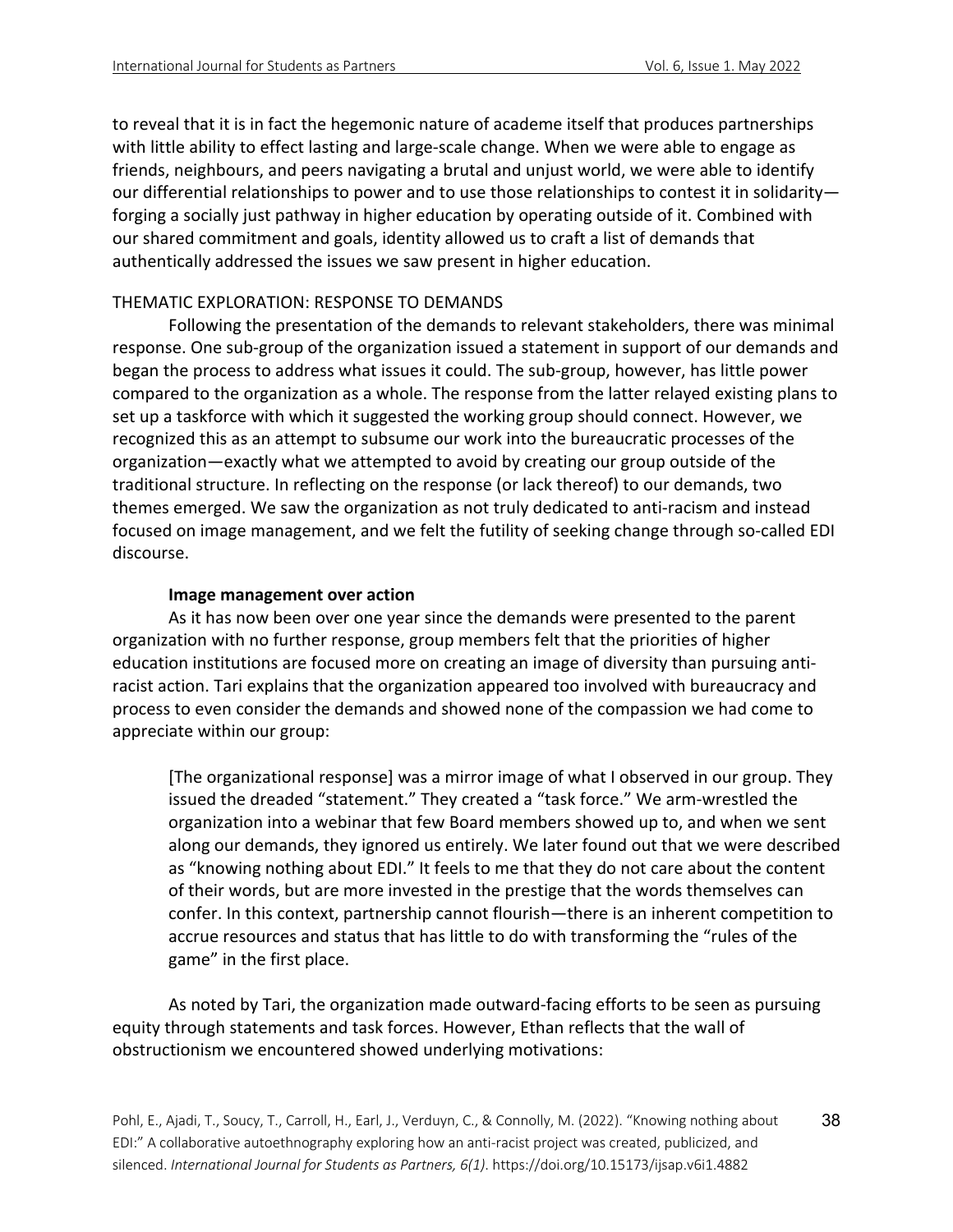While I knew the initial work was worth it, I questioned why we had gone so far and done so much for an institution that seemingly had no desire to change—and if it did, it was only on its own terms.

Maureen explains that despite knowing several individuals who are involved in organizational-level EDI initiatives, she struggled to balance her faith in them with her views of the organization's goals:

How is it that I feel like my requests, my demands are doomed to be categorized as nonoperational, mundane, unrealistic? How can I support my colleagues who I believe to be acting in good faith but who are nonetheless captives in what feels like the corporatization of EDI? How can I enact an appropriate sensibility, take up Fanon's warnings about condemning citizens who can only act on the impossible choices they have at their disposal? I dwell in uncertainty and confusion.

Ahmed (2012) explains image management as the key goal of higher education institutions—not actually creating diversity or addressing racism: "diversity becomes about *changing perceptions of whiteness rather than changing the whiteness of organizations* [emphasis in the original]" (Institutional whiteness, para. 4). As Ray (2019) notes, we cannot view organizations as race-neutral. Organizations are racial structures, whose very formation, hierarchies, and processes reproduce societal racialization and inequalities. Organizational formation, he reminds us, is premised at least in part on the inclusion of some and exclusion of others. By pursuing image management over action and failing to address racism in meaningful ways, higher education organizations reinforce racial hierarchy and reproduce division. The practices of such organizations—especially the reliance on bureaucratic processes to deny pressing concerns—indicate where priorities lie. Ahmed (2006) dissects the "relationship between the new discourses of racial equality and the extension of institutional racism" (p. 106) to expose the politics of non-commitment performance in organizational responses to racism and to calls for anti-racist action. Plans for task forces, statements of anti-racism, and other speech acts, Ahmed shows, substitute for institutional action. Declarations of commitment ultimately limit rather than enable action by becoming the action. Writing documents, producing policies, and setting up task forces are actions in performance instead of performed antiracism. "It all looks wonderful," Ahmed quotes a practitioner, "but the inequalities aren't being addressed" (p. 121). Perceived to fall short or fail in an area, the organization finds familiar past practices and routines sufficient, even admirable responses and action. Demands for anti-racist action? Time for another task force, commission, or confirmation of commitment.

#### **The master's tools**

The organization's lack of response to our demands spurred reflection on the inefficacy of what Lorde (1983) describes as using the master's tools to dismantle the master's house. Applying this metaphor to Canadian higher education, the master's house is the pernicious manifestation of white supremacy that underpins the marginalization of Black and Indigenous students, faculty, and staff in higher education institutions. The master's tools, meanwhile,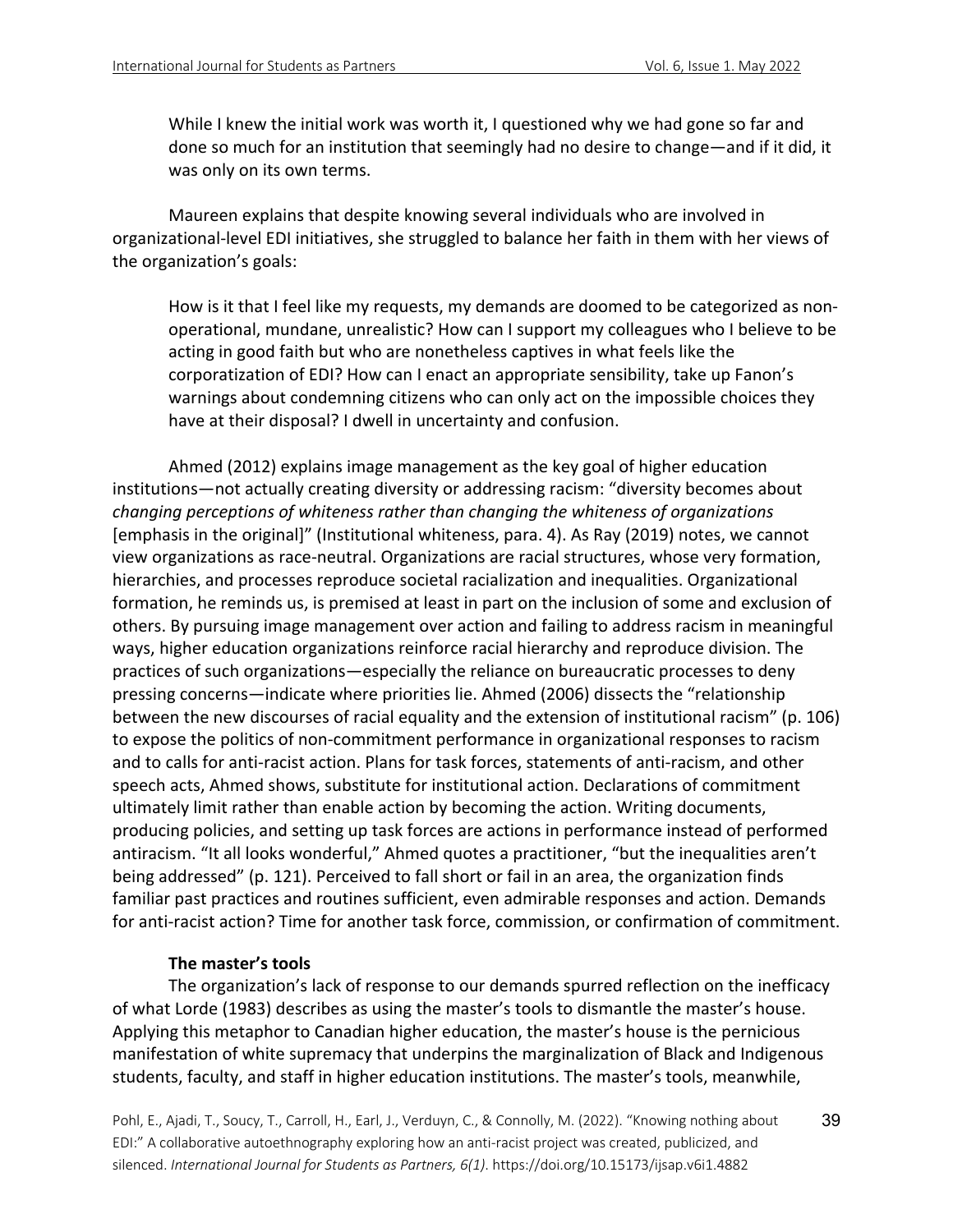were the subject of considerable reflection and concern for us. As Maureen notes:

"The master's tools cannot dismantle the master's house." Audre Lorde wrote this over twenty years ago and its powerful premise still resonates with me. I want it to inform my thinking and my action, my praxis. When did EDI become a tool that feels more and more like one of the master's tools?

Maureen's question about the transformation of EDI discourse into one of the master's tools speaks not only to temporality, but also to intention. We question what the end goal of EDI work is, if not the unmaking of unjust and colonial systems of domination in process as well as outcome. From our experience, the "master's tools" are technocratic methods of engagement designed to filter complexity and nuance into disembodied, discrete benchmarks and recommendations legible to neoliberal organizations. Tari finds that these manifestations of nonperformativity in academic spaces provoke a deep sense of cynicism about prospects for radical transformation:

All this [engagement with the organization] made me feel cynical about the promise of a reckoning with institutional and structural racism within academic spaces, particularly when the image of anti-racist work is enmeshed with a quasi-religious, highly financialized commentariat of upper-middle class people looking to burnish their own credentials.

Tari's concern about the correlation between stated anti-racist intentions, performance, and class identity invoked a larger anxiety within the group about our role in this particular form of performance. Being a non-hierarchical group with no institutional support allowed us to speak clearly and honestly about our demands, but it also left us without leverage to hold the institution to account, as Ethan highlights:

The detached nature of our group led to what I felt was a stronger group relationship and better work. However, we sacrificed compulsory power by doing so. At the end of the process, I was struck with a feeling of "double jeopardy": if we worked within the institution through some kind of task force, I was certain our demands would have been watered down by a "traditional" professor-student power dynamic (if students were involved at all), and change (if any) would occur on the institution's terms. This I feel is unacceptable. However, working outside the institution, we arguably affected less change.

Ethan's comments demonstrate the ethical challenge our group faced in adopting an antiinstitutional stance. Shunning the acceptance of the organizational hierarchy and sacrificing our compulsory power allowed us to maintain a sense of ideological consistency, but it also removed our capacity to effect the changes we were seeking. Ultimately, as Ethan points out, there was little that our internal workings could do to shift the dynamics of an organization entrenched in a harmful status-quo: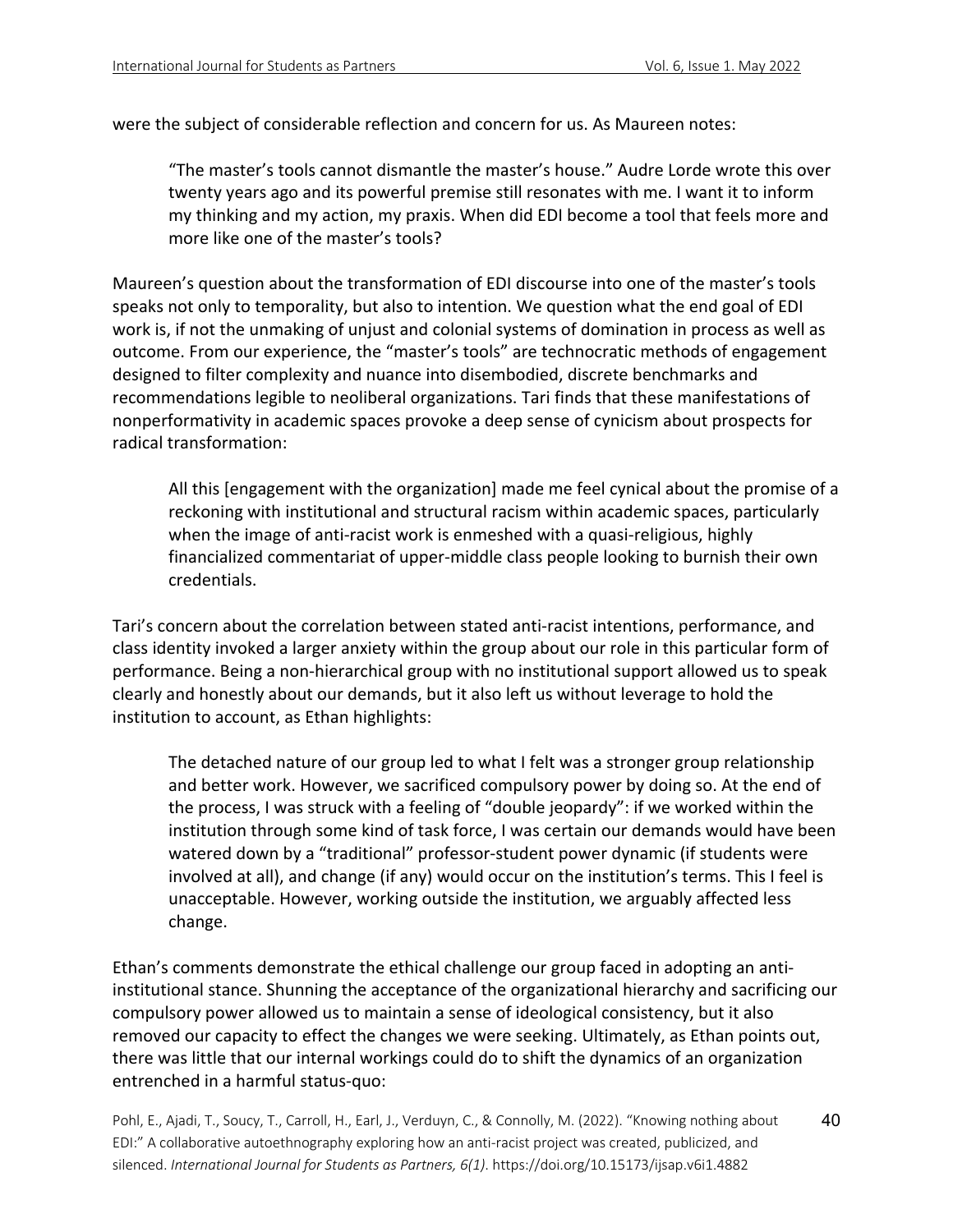In the wake of near-total dismissal, I am left examining our group structure as the only thing that we possibly could have changed or influenced. Despite this, one must note that group design dynamics are minimal concerns when a racist institution fails to hold itself accountable. Debates over the method through which you try to move an immovable object are arguably moot.

While it seems contradictory to experience enraging disappointment at the same time as experiencing not being all that surprised at all, these two paradoxical emotional states can indeed coexist. We entered this experience with hope, but not with naivete. After all, we were familiar with Ahmed's (2006) notion of nonperformativity. Ahmed flips Butler's (1993) definition that "performativity must be understood not as a singular or deliberate 'act' but rather as the reiterative and citational practice by which discourse produces the effects that is names" (p. 2) and uses it to explain how anti-racist discourse, that is, "speech acts" deployed in institutional talk, writing, and images relating to EDI, are nonperformatives. They work precisely by not bringing about the effects that they name. Such speech acts do not do what they say: they do not commit a person, an organization, a state, province, or nation to an action. Instead, they are nonperformatives. They are speech acts that read as if they are performatives and this "reading" generates its own effects. Not bringing about the effects they name is not a failure of intent or circumstance. The nonperformative does not fail to act because of conditions that are external; it "works" because it fails to bring about what it names (Ahmed 2006, p. 104–105). We did not see the demands as being all that demanding. Indeed, they would be enacted in any organization committed to EDI. We hoped that our organization was taking EDI seriously. Instead, we discovered through various expressions and acts of axiological slippage (Peers, 2018) that our organization wanted instead to be taken seriously in their purported commitment rather than demonstrate authentic engagement in EDI.

#### FINDINGS SUMMARY

Our autoethnography reveals multiple points for consideration. The initial phase of partnership and demand creation stands as a strong, yet imperfect, example of Students-as-Partners work. Established outside traditional academic structure, our group avoided many of the issues which can reduce the effectiveness of student-professor partnerships, including contrived participation and explicit power dynamics. Our experience reinforces Guitman, Acai, and Mercer-Mapstone's (2020) assessment of what is needed for authentic and successful partnerships. Unintentionally, we modeled their call for "heterogeneity, variation, and selfdetermination in relationships," exemplifying a "partnership practice that . . . acknowledge[s] and critique[s] existing power structures—practices that aspire toward social change" (p. 64). Through this work we contribute that even within a structurally beneficial partnership endeavor, additional factors are necessary for success: coalescing over a shared commitment and navigating each individual's identity and relationship to power.

Pohl, E., Ajadi, T., Soucy, T., Carroll, H., Earl, J., Verduyn, C., & Connolly, M. (2022). "Knowing nothing about EDI:" A collaborative autoethnography exploring how an anti-racist project was created, publicized, and silenced. *International Journal for Students as Partners, 6(1)*. https://doi.org/10.15173/ijsap.v6i1.4882 41 While we enact Guitman, Acai, and Mercer-Mapstone's calls to authentic partnership, we do so outside of the institutional structure. Indeed, when we attempted to hold an organization to account through the delivery of demands, we were largely ignored. Instead, we were subject to institutional capture, where our concerns could only be made legible to the institution through bureaucratic processes, task forces, and image management. We set out to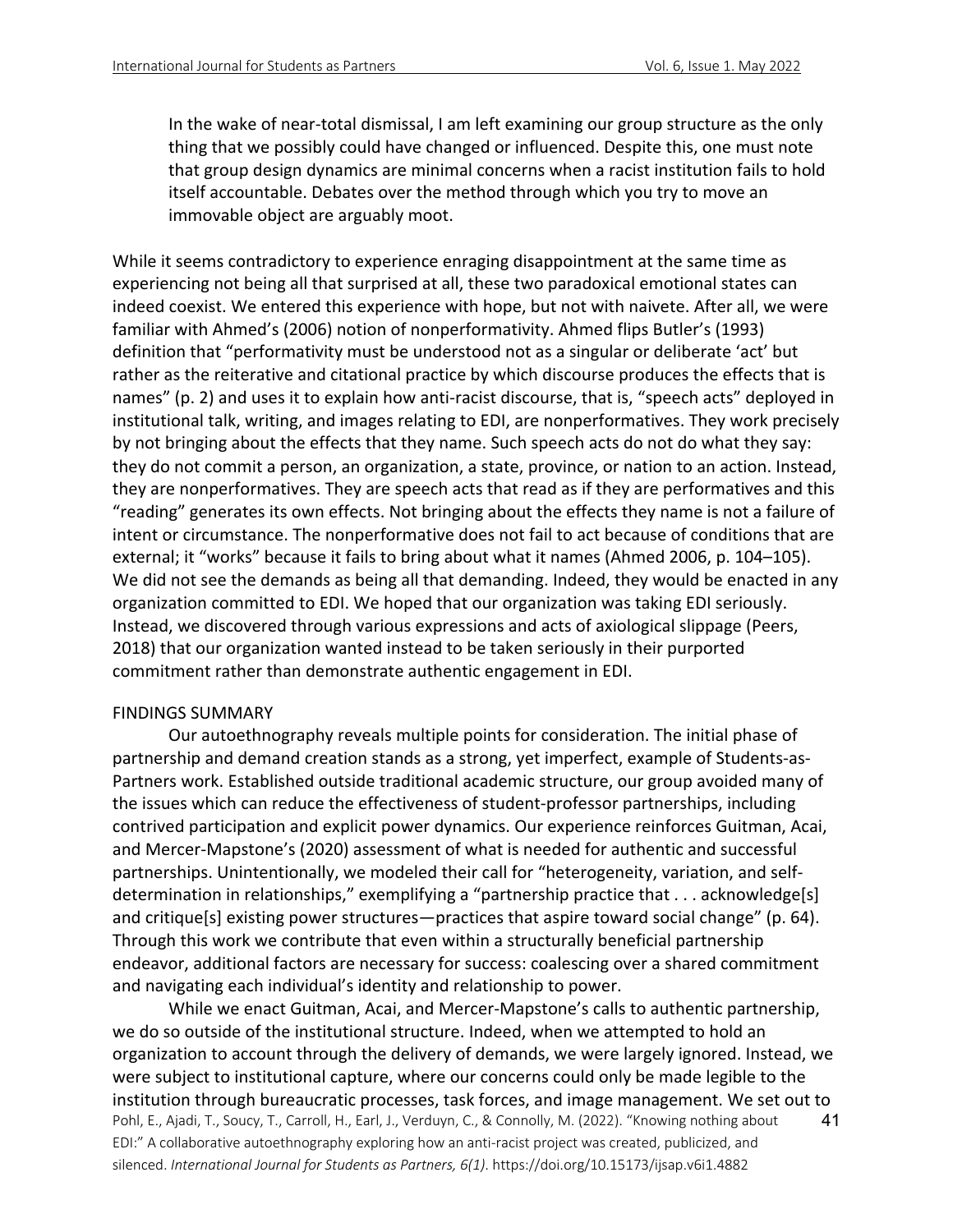dismantle the master's house, yet were only given the master's tools. Since we refused to participate in this process, we are left seeking additional ways to enact change, beginning with this account of our journey. Performative EDI discourse and institutional image management practices are alive and well in Canadian higher education, even following the mass racial justice protests of 2020. Our experience serves to highlight the distinction Ahmed (2006) draws between institutional speech acts and anti-racism. The statements issued by the institution and the response to our demands expose the lack of desire for meaningful change, even if those at the top of institutions do not espouse explicitly racist views (see Bonilla-Silva, 2006). Our experience indicates not only the challenges of holding institutions to account for anti-racist statements, but also of bringing authentic partnership practices into an institutional setting.

Furthermore, experiencing critical autoethnography as a collective has both theoretical and methodological implications. It enacts premises of critical social theory in a praxiological manner in the service of an autonomous and participatory society (Meekosha & Shuttleworth, 2017). It also brings Ahmed's (2006) work on nonperformativity into a scholarship of application that included an equity-seeking and activist-oriented approach to an organization and a subsequent public critique of that organization's nonperformativity. Further, the description of our collective processes allows for qualitative transferability for other collective engagements with autoethnography.

CONCLUSION: MISPLACED FAITH IN INSTITUTIONS, MANAGING FRUSTRATIONS AND BEING IGNORED, ALONG WITH JOY

We started in rage. But we did not dismiss or ignore this rage as we continued our work together. Our rage was warranted, given the global and historical context as well as the institutional context (characterized by an-all-too-familiar email sent to the membership of our organization, riddled with words like "devastated" and "commitment," ending with "task force"), and eventually the rage became a necessary part of the joy.

Here, joy does not mean toxic positivity or otherwise dismissive optimism. It is perhaps best described by Montgomery et. al. (2017):

A joyful process of transformation might *involve* happiness [emphasis in the original], but it tends to entail a whole range of feelings at once: it might feel overwhelming, painful, dramatic, and world-shaking, or subtle and uncanny. Joy rarely feels comfortable or easy, because it transforms and reorients people and relationships (Joy and the Spinozan current, para. 3).

This joy is our most valuable tool in managing our frustrations and tempering our initial optimism.

Pohl, E., Ajadi, T., Soucy, T., Carroll, H., Earl, J., Verduyn, C., & Connolly, M. (2022). "Knowing nothing about EDI:" A collaborative autoethnography exploring how an anti-racist project was created, publicized, and silenced. *International Journal for Students as Partners, 6(1)*. https://doi.org/10.15173/ijsap.v6i1.4882 42 The presence of this joy was not coincidental. It required us to acknowledge the presence of each other in a way that is often not found in student-professor relationships. The professors in our group have the courage to transgress the traditional and what is for some more comfortable and familiar hierarchical structure, bringing forward their desire to exchange ideas mutually. Christl, one of the professors in our group, reflects that "compared to the students, I feel my contribution has been small," but explains her relief in this refreshing dynamic: "I am still not quite used to not being the one to carry the ball. This was so often my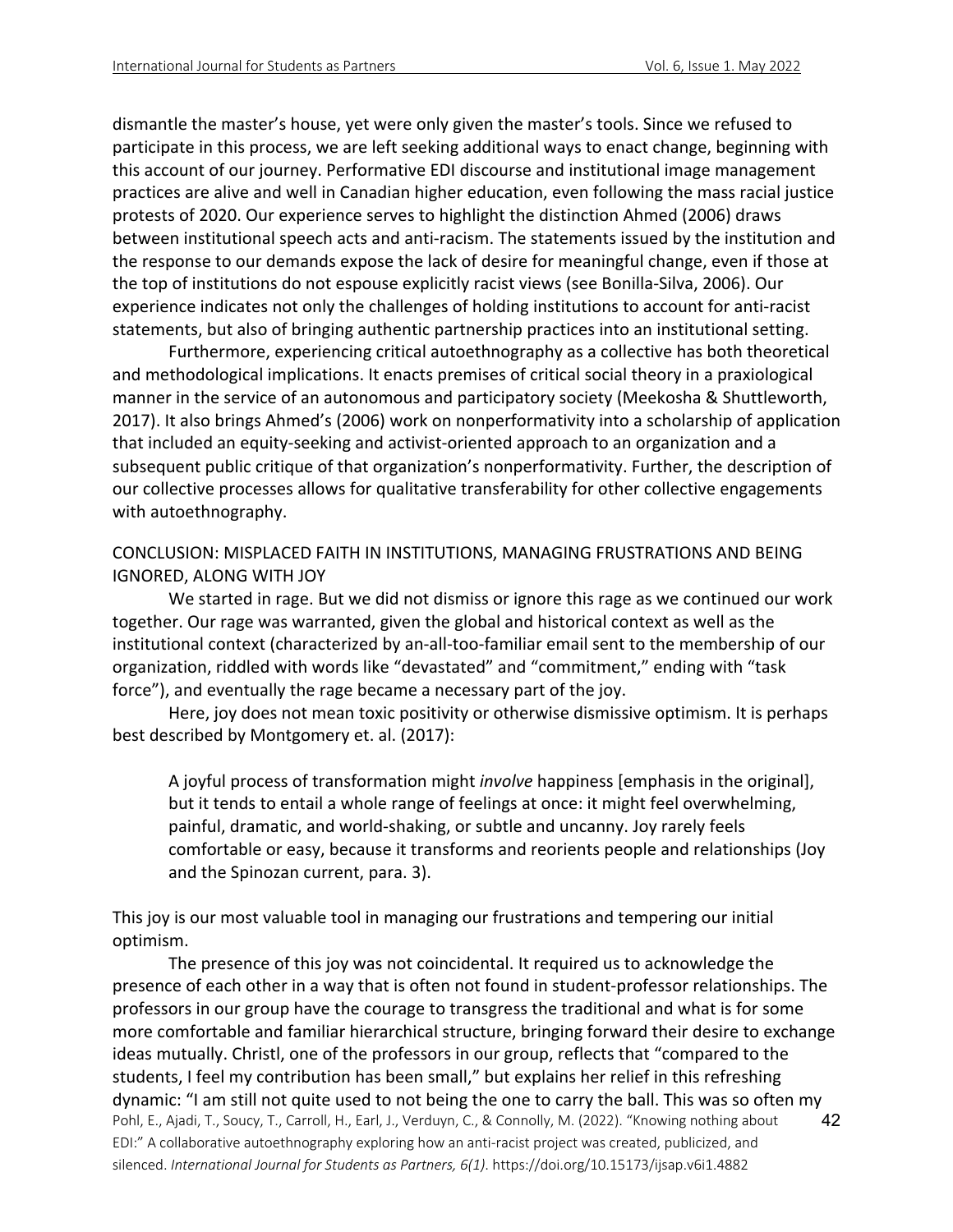experience and it is a relief not to be in that position at this time." Maureen, another professor, echoes feelings of relief, saying the group had "high energy and sense of purpose with a shared commitment to respectful process and learning from each other [and] an unfamiliar feeling (for me) of no trepidation whatsoever about being completely myself in this process." We did not have a blueprint or map. The fact that every member of our group was surprised at the positive working environment alludes to a greater problem in student-professor partnerships in academia: mutual recognition is largely absent, and for those who work to make it a habit, it often comes with an intense increase in workload.

It seems to be a point of contradiction: we arrived with optimism and yet were surprised at the actual benefits that arose out of our work together. We believe this to be indicative of a greater trend in academia: we anticipate burn out, group tensions, and disillusionment just as we aim for change, recognition, and some spark of joy.

The organization that we describe is by no means unique in its privileging of speech acts over policy transformation. Partnerships, within and outside of the academy, will not transform institutions and structures if they are committed to reproducing and amplifying harm. They will, however, make that harm easier to contextualize and foster solidarity in the battles to come. We go forward with our political and activist work with a more jaundiced view of institutional commitment to EDI. We remain skeptical, but undaunted.

*This submission was reviewed by members of the Brock University Research Ethics Board, who informed the authors that formal ethics review was not required. The board requested that organizations and/or institutions mentioned in the submission be anonymized.*

# NOTE ON CONTRIBUTORS

**Ethan Pohl** *is a PhD candidate in the Department of Sociology at Queen's University. His research examines media portrayals of crime, policing, and teaching & learning in higher education.*

**Tari Ajadi** *is a PhD candidate in Political Science at Dalhousie University and a Predoctoral Fellow in Black Studies at Queen's University. His work focuses on the strategies that Black advocates use to prompt policy change in policing and in public health.*

**Théo Soucy** *(they/them) is a genderqueer white settler currently living in Tiohtià:ke (Montreal). They are a recent graduate from McGill University with their MA in Education & Society and just began their Ed.D in Social Justice Education. They love bees, horses, poetry, and irreverence.*

**Heather Carroll** *is the Senior Instructional Designer at Nipissing University's Teaching Hub. She holds a Master's of Learning and Teaching from the Harvard Graduate School of Education, and a Master's of International Higher Education from Loyola University Chicago.*

# **Jason Earl** *(they/them) is a high school civics teacher. They hold an M.Ed. from the Queen's University Faculty of Education.*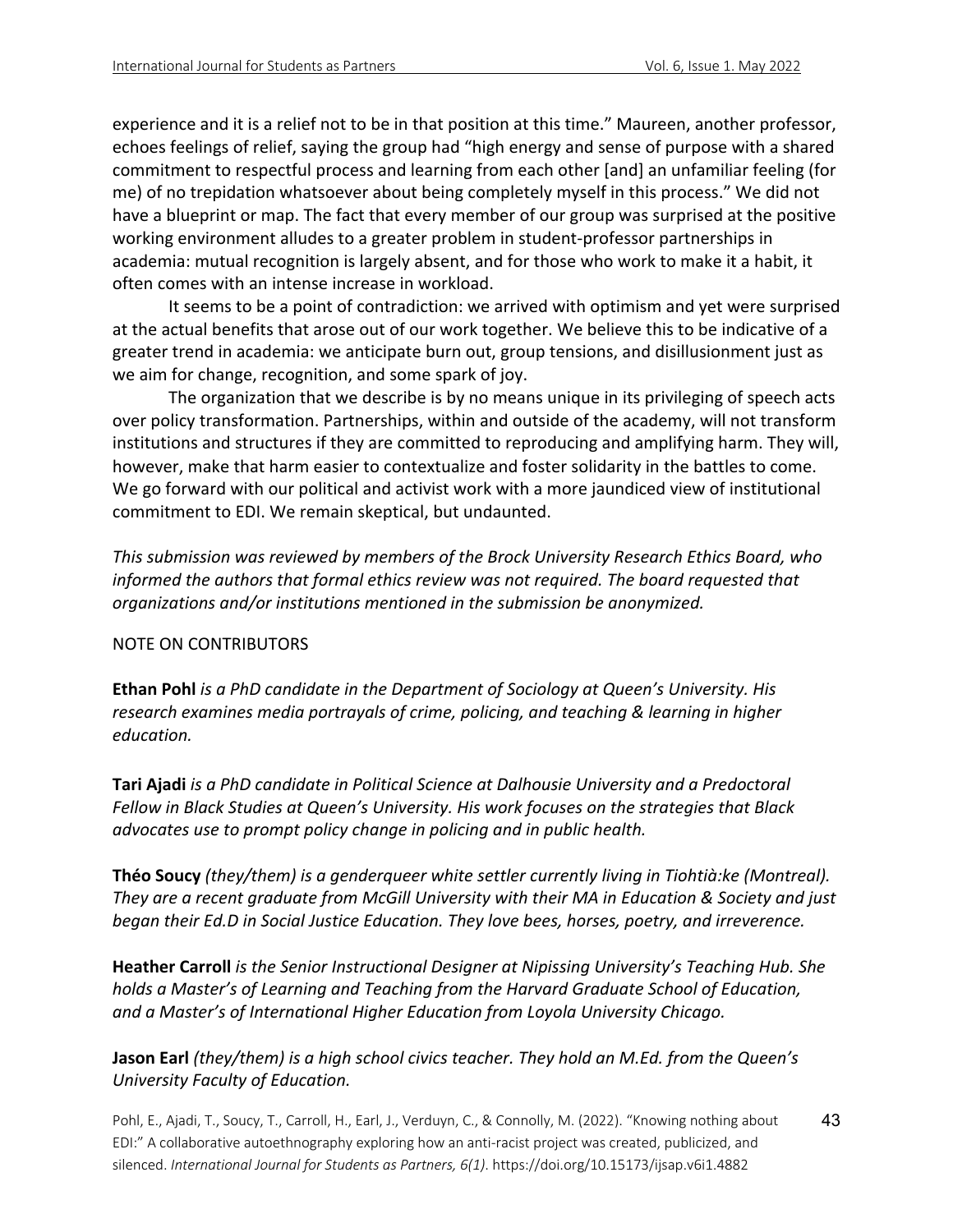**Christl Verduyn** *is professor emerita of English and Canadian Studies at Mount Allison University. She specializes in Canadian and Quebecois literatures, in particular women's writing and criticism, multiculturalism and minority writing, and life writing, and is the author, editor, or co-editor of over a dozen volumes in these areas.*

**Maureen Connolly** *is a Professor of Physical Education and Kinesiology in the Faculty of Applied Health Sciences, Brock University. Maureen's academic interests include curriculum, stressed embodiment, dance & movement education, and Freirian approaches to teaching and learning. Her theoretical dispositions are semiotic, phenomenological, post/ anti-colonial, anti-ableist, irreverent and quixotic.*

# REFERENCES

- Abawi, Z. (2018). Factors and processes of racialization in the Canadian academe. *Canadian Journal for New Scholars in Education/Revue Canadienne Des Jeunes Chercheures et Chercheurs En Éducation*, *9*(1), Article 1. https://journalhosting.ucalgary.ca/index.php/cjnse/article/view/43032
- Ahmed, S. (2006). The nonperformativity of antiracism. *Meridians*, *7*(1), 104–126. https://doi.org/10.2979/MER.2006.7.1.104
- Ahmed, S. (2012). *On being included: Racism and diversity in institutional life*. Duke University Press.
- Bonilla-Silva, E. (2006). *Racism without racists: Color-blind racism and the persistence of racial inequality in the United States*. Rowman & Littlefield Publishers.
- Boylorn, R. M., & Orbe, M. P. (Eds.). (2014). *Critical autoethnography: Intersecting cultural identities in everyday life* (vol. 13). Left Coast Press.
- Bovill, C. (2017). A framework to explore roles within student-staff partnerships in higher education: Which students are partners, when, and in what ways? *International Journal for Students as Partners*, *1*(1). https://doi.org/10.15173/ijsap.v1i1.3062
- Butler, J. (1993). *Bodies that matter: On the discursive limits of sex*. Routledge.
- Couser, G. T. (1997). *Recovering bodies: Illness, disability and life writing.* University of Wisconsin Press.
- Couser, G. T. (2017). Disability, life narrative and representation. In L. Davis (Ed.), *The disability studies reader* (5th ed., pp. 450–453). Routledge.
- Cukier, W., Adamu, P., Wall-Andrews, C., & Elmi, M. (2021). Racialized leaders leading Canadian universities. *Educational Management Administration & Leadership*, *49*(4), 565–583. https://doi.org/10.1177/17411432211001363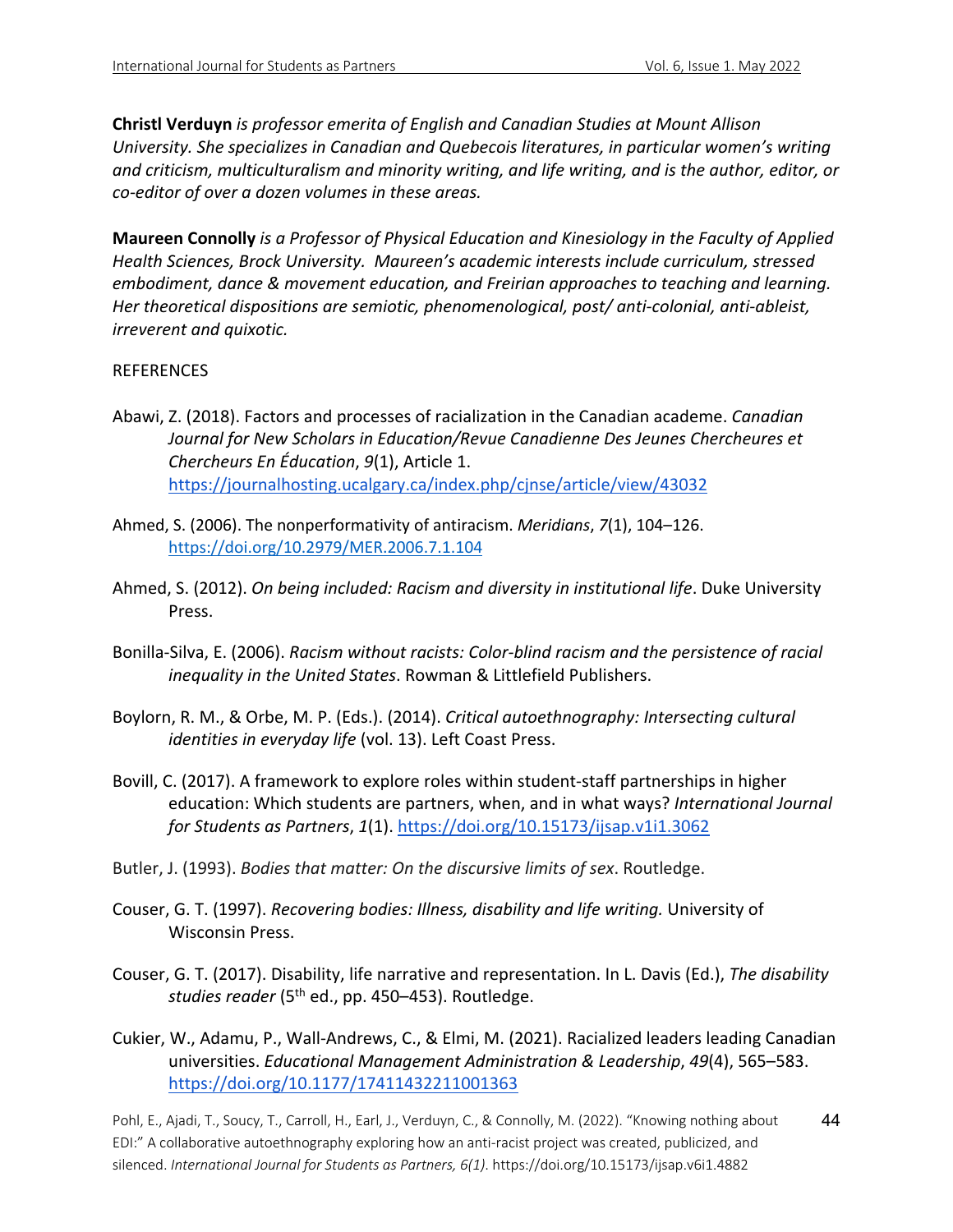- Daniel, B.-J. (2019). Teaching while Black: Racial dynamics, evaluations, and the role of White females in the Canadian academy in carrying the racism torch. *Race Ethnicity and Education*, *22*(1), 21–37. https://doi.org/10.1080/13613324.2018.1468745
- De Bie, A. (2020). Respectfully distrusting "students as partners" practice in higher education: Applying a Mad politics of partnership. *Teaching in Higher Education*. https://doi.org/10.1080/13562517.2020.1736023
- Delgado, R., & Stefancic, J. (2001). *Critical race theory: An introduction*. New York University Press.
- Ellis, C. (2004). *The ethnographic I: A methodological novel about autoethnography*. Altamira Press.
- Foran, G., Knorr, K., & Taylor, R. L. (2020). Evaluating factors contributing to positive partnership work in a students-as-consultants partnership program. *International Journal for Students as Partners*, *4*(2), 27–44. https://doi.org/10.15173/ijsap.v4i2.4095
- Guitman, R., Acai, A., & Mercer-Maptsone, L. (2020). Chapter 3: Unlearning hierarchies and striving for relational diversity. In L. Mercer-Mapstone & S. Abbot (Eds.), *The power of partnership: Students, staff, and faculty revolutionizing higher education*. Elon University Center for Engaged Learning. https://doi.org/10.36284/celelon.oa2
- Hampton, R. (2016). *Racialized social relations in higher education: Black student and faculty experiences of a Canadian university* [Ph.D., McGill University (Canada)]. https://www.proquest.com/docview/2509601844/abstract/81A8698E0D594608PQ/1
- Henry, F., Dua, E., Kobayashi, A., James, C., Li, P., Ramos, H., & Smith, M. S. (2017). Race, racialization and Indigeneity in Canadian universities. *Race Ethnicity and Education*, *20*(3), 300–314. https://doi.org/10.1080/13613324.2016.1260226
- Hoffman, G., & Mitchell, T. (2016). Making diversity "everyone's business": A discourse analysis of institutional responses to student activism for equity and inclusion. *Journal of Diversity in Higher Education*, *9*(3), 277–289. https://doi.org/10.1037/dhe0000037
- Kehler, A., Verwoord, R., & Smith, H. (2017). We are the process: Reflections on the underestimation of power in students as partners in practice. *International Journal for Students as Partners*, *1*(1), 1–15. https://doi.org/10.15173/ijsap.v1i1.3176
- Meekosha, H. & Shuttleworth, R. (2017). What's so critical about critical disability studies? In L. Davis (Ed.), *The disability studies reader* (5<sup>th</sup> ed., pp. 175–194). Routledge/Taylor Francis.
- Mohamed, T., & Beagan, B. L. (2019). 'Strange faces' in the academy: Experiences of racialized and Indigenous faculty in Canadian universities. *Race Ethnicity and Education*, *22*(3), 338–354. https://doi.org/10.1080/13613324.2018.1511532